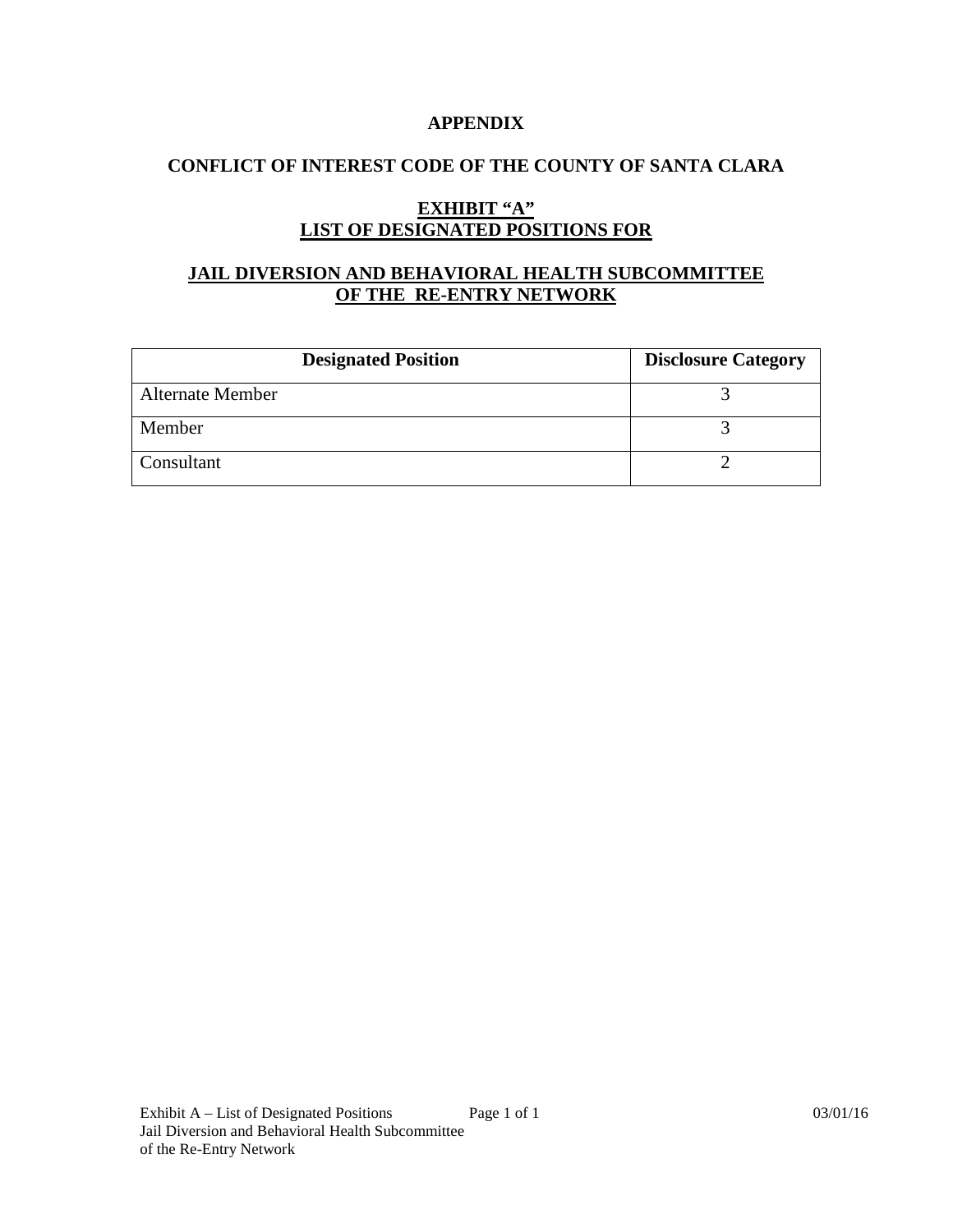#### **APPENDIX**

### **CONFLICT OF INTEREST CODE OF THE COUNTY OF SANTA CLARA**

# **EXHIBIT "B" DISCLOSURE CATEGORIES FOR**

# **JAIL DIVERSION AND BEHAVIORAL HEALTH SUBCOMMITTEE OF THE RE-ENTRY NETWORK**

Pursuant to the County of Santa Clara's Conflict of Interest Code, Disclosure Categories 1 and 2 shall read as follows for all Code Agencies.

**Disclosure Category 1**: Persons in this category shall disclose:

(1) all investments, business positions, and income (including gifts, loans and travel payments) from:

(a) all sources that provide, plan to provide, or have provided in the last two years, facilities, goods, software, hardware, or related technology, equipment, vehicles, machinery or services, including training or consulting services, to the County;

(b) all sources that are subject to the regulatory, monitoring, investigatory, enforcement, valuation, certification, permit or licensing authority of, or have an application for a license, permit or certificate pending before, the County;

(c) all sources that receive, are planning to apply to receive, or have received in the last two years, grants or other monies from or through the County; and sources that receive referrals to provide assessments and/or treatments that are required or recommended by the County; and

(2) all interests in real property in the County of Santa Clara located entirely or partly within the County, or within two miles of County boundaries, or of any land owned or used by the County.

**Disclosure Category 2**: Each Consultant shall disclose: (1) all investments, business positions, and income (including gifts, loans and travel payments) from: (a) all sources that provide, plan to provide, or have provided in the last two years, facilities, goods, software, hardware, or related technology, equipment, vehicles, machinery or services, including training or consulting services, to the County; (b) all sources that are subject to the regulatory, monitoring, investigatory, enforcement, valuation, certification, permit or licensing authority of, or have an application for a license, permit or certificate pending